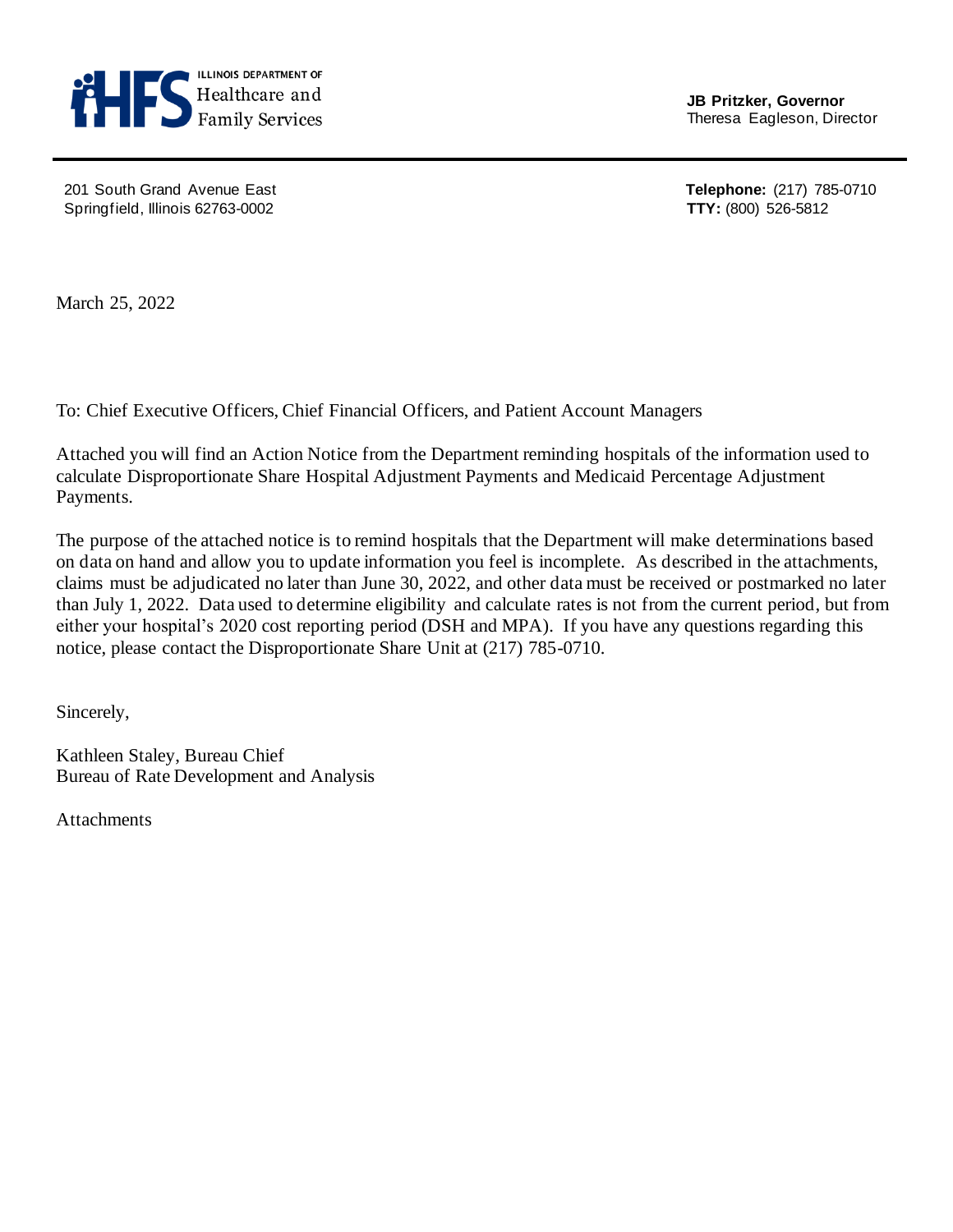

**JB Pritzker, Governor**

201 South Grand Avenue East **Telephone:** (217) 785-0710 Springfield, Illinois 62763-0002 **TTY:** (800) 526-5812

March 25, 2022

# **ACTION NOTICE**

## **PLEASE NOTE THE REQUIRED DEADLINES DESCRIBED BELOW**

To: Cost Reporting Hospitals: CEO, CFO, and Patient Account Manager

RE: Rate Year 2023 Determination for Disproportionate Share and Medicaid Percentage Adjustment

**\_\_\_\_\_\_\_\_\_\_\_\_\_\_\_\_\_\_\_\_\_\_\_\_\_\_\_\_\_\_\_\_\_\_\_\_\_\_\_\_\_\_\_\_\_\_\_\_\_\_\_\_\_\_\_\_\_\_\_\_\_\_\_\_\_\_\_\_\_\_\_\_\_\_\_\_\_\_** 

This notice describes the information required by the Department to determine which hospitals will qualify for Disproportionate Share Hospital Adjustment Payments and Medicaid Percentage Adjustment Payments in accordance with the 89 Illinois Administrative Code Sections, 148.120 and 148.122 in rate year 2023. **Claims data used in the determination must be adjudicated by the Department by June 30, 2022. The Illinois Administrative Code provides for no exceptions to that deadline.**

### **DISPROPORTIONATE SHARE (DSH) and MEDICAID PERCENTAGE ADJUSTMENT (MPA) DETERMINATION**

The information required by the Department for the Disproportionate Share and Medicaid Percentage Adjustment determination is outlined below. Items 1 through 4 apply to all Illinois hospitals. Out-of-state cost reporting hospitals need only to submit the information required under items 1 and 4. The information needed to calculate Medicaid utilization levels for out-of-state hospitals will be obtained from the Medicaid agency in that state. **Please note that all required information submitted must be based on your hospital's 2020 cost reporting period statistics.**

- 1) Hospitals providing non-emergency obstetrical care to the general public must provide, in writing, the names of at least two obstetricians with staff privileges at the hospital who have agreed to provide obstetrical services to individuals entitled to Illinois Medicaid. Hospitals not offering non-emergency obstetrical care to the general public must provide a statement to that effect. **Please complete Part I OR Part II of the Disproportionate Share Obstetrical Statement and return it to the Department by July 1, 2022.**
- 2) In making the determination, the Department will utilize final audited cost reports for each hospital's 2020 cost reporting period. In the absence of a final audited cost report, the Department will utilize the hospital's unaudited cost report. Data derived from audited cost reports will be considered final. **If your hospital's cost report is unaudited and you feel relevant data therein are incorrect, a corrected cost report must be received or postmarked by July 1, 2022 (metered dates are not acceptable). In accordance with section 148.120(c)(1), cost report corrections received or postmarked beyond July 1, 2022, cannot be considered.**
- 3) Certain types of inpatient days of care provided to Title XIX recipients are not available from the cost report. They are: (1) Medicare/Medicaid crossover days, (2) hospital residing long term care days, (3) Illinois Department of Alcohol and Substance Abuse (DASA) days, (4) Medicaid HMO days, and (5) Out-of-state Title XIX Medicaid utilization levels.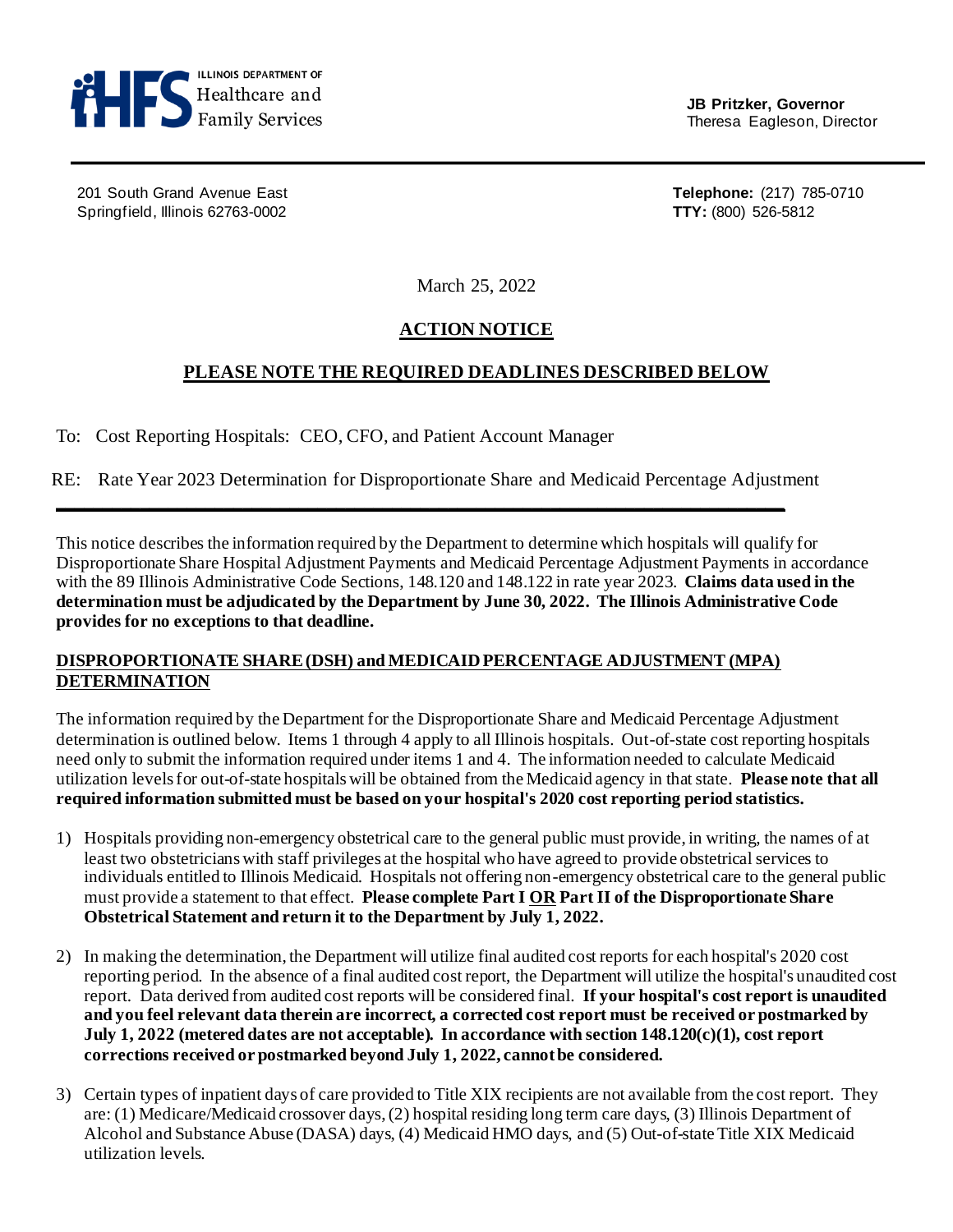- a) The Department will utilize the Department's paid claims data for each hospital's 2020 cost reporting period to determine the number of Medicare/Medicaid crossover days, hospital residing long term care days, DASA days and HMO Days. All claims must be adjudicated by June 30, 2022 to be included in the determination and rate setting process.
- b) Hospital statements and verification reports from other States will be required to verify out-of-state Medicaid recipient utilization levels. The information submitted must include only days of care provided to out-of-state Medicaid recipients during the hospital's 2020 cost reporting period.
- 4) Hospitals may also qualify for Disproportionate Share status if their low income utilization rate exceeds 25%. To calculate a hospital's low income utilization rate, the hospital must fill out the attached Low Income Utilization Collection Form, and submit an audited certified financial statement for their 2020 cost reporting period.

**All information described in Sections 1 through 4 above is necessary to conduct the rate year 2023 Disproportionate Share and Medicaid Percentage Adjustment determination and must be received by, or postmarked to the Department no later than July 1, 2022, at the appropriate address listed below. Information for Sections 1 through 4 above that is postmarked after July 1, 2022, will not be considered for the Disproportionate Share or Medicaid Percentage Adjustment determination.**

### **Please note the following for all additional days submitted prior to DSH determination as well as on all appeal:**

Information supplied by the hospital for additional days provided are limited to the following data and must be submitted in the provided Excel template:

Nine digit Recipient ID in the following text format 012345678 DCN First Name Last Name Date of Birth Provider Reference Number Provider Billing Date Service From Date in the following format = YYYY-MM-DD Service Through Date in the following format = YYYY-MM-DD Covered Days Voucher Number MCO Name

Appeals are limited to MCO days the hospital believes are not included in the determination.

Any data not provided in this format will not be considered for inclusion in the calculations.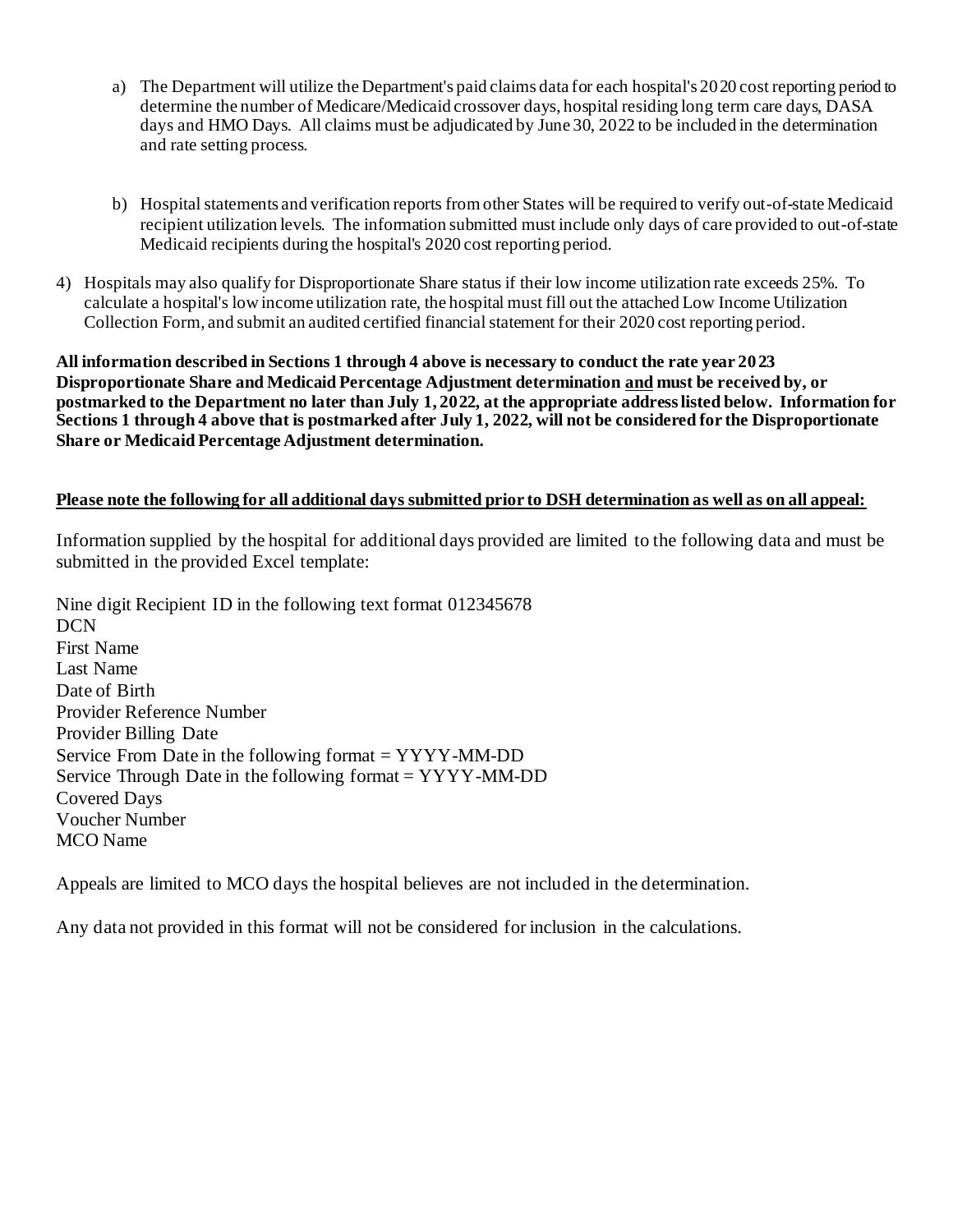## **OMNIBUS BUDGET RECONCILIATION ACT OF 1993 (OBRA'93)**

Due to proposed federal guidelines, it is imperative in rate year 2023 that the Department collect data found on the OBRA'93 data collection form from all hospitals. It is **mandatory**, therefore, that the following data be submitted by **all** hospitals for rate year 2023, regardless of DSH eligibility.

In order to determine if the Department meets federal guidelines set forth in the Omnibus Budget Reconciliation Act of 1993 (OBRA'93), all cost reporting hospitals must complete and send the OBRA'93 Data Collection Form to the Department BY AUGUST 15, 2022 (mail postmarked on or before that date is acceptable: metered dates are not acceptable), with the following information for the hospital's 2020 cost reporting period.

- 1. The dollar amount of Illinois inpatient Medicaid charges.
- 2a. The dollar amount of total inpatient and outpatient hospital charity care charges incurred for services provided to individuals without health insurance or other source of third party coverage
- 2b. The dollar amount of total inpatient and outpatient bad debt incurred by the hospital, less any recoveries for services provided to individuals without health insurance or other source of third party coverage (not including charges reported under charity care, above)
- 3. The dollar amount of total inpatient and outpatient charges incurred by the hospital (includes all financial classes).

#### NOTES:

For items 2a and 2b, do not include unpaid co-pays or third party obligations of **insured patients**, contractual allowances, or the hospital's charges or reduced charges attributable to services provided under its obligation pursuant to the federal Hill-Burton Act).

For items 2a and 2b, state or unit of local government payments made to a hospital on behalf of indigent parties (ie. Transitional Assistance and Family and Children Assistance), shall not be considered to be a form of insurance or a source of third party coverage. Therefore, unreimbursed charges for persons covered under these programs may be included.

In the case of a new hospital, please submit the above-required information from the time your hospital began operating through the hospital's cost reporting period. Please indicate the date your hospital began operating.

### **FAILURE TO PROVIDE THE REQUIRED OBRA'93 INFORMATION, SEPARATED BY INPATIENT AND OUTPATIENT CHARGES, BY AUGUST 15, 2022, MAY RESULT IN THE HOSPITAL RECEIVING A LOWER DISPROPORTIONATE SHARE RATE OR BEING INELIGIBLE FOR DISPROPORTIONATE SHARE PAYMENTS IN RATE YEAR 2023.**

#### **APPEALS**

The Department will post to the HFS reimbursement website the rate year 2023 DSH and MPA rate notices to all cost reporting hospitals. In accordance with section 148.310 of the Illinois Administrative Code, hospitals will have thirty days from the date of the rate notice to make appeals. **All appeals must include detailed challenges to the rate. The Department cannot accept appeals submitted beyond the thirty day limit nor can it accept, as a substantive appeal, letters that only request an extension of the thirty day limit.**